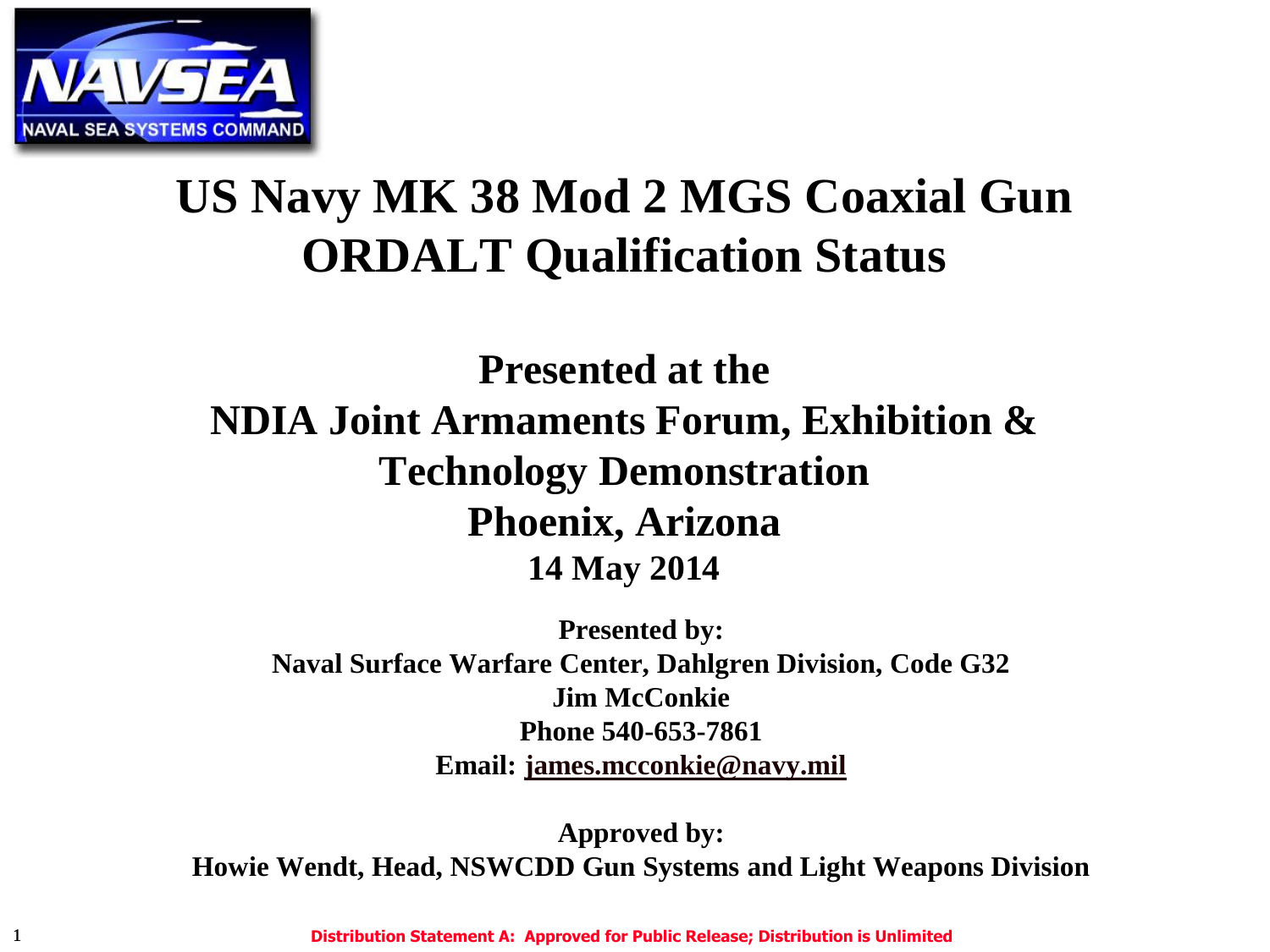

## **MK 38 Mod 2 MGS Mission & Description**

- Mission: Defense Operations, Law Enforcement & Homeland Security
- Description: MK 38 Mod 2: 25mm remote control, automatic and stabilized MGS with day and night sensors and eye-safe laser rangefinder
	- MK 38 Mod 2 was developed in FY04 under CNO direction (N764 Letter ser N764/3U623240 of 7 July 2003) in pursuit of simple, stabilized, low-cost solutions to outfit near-term deployers to counter small boat threat.



MK 38 Mod 2 MGS



**Distribution Statement A: Approved for Public Release; Distribution is Unlimited**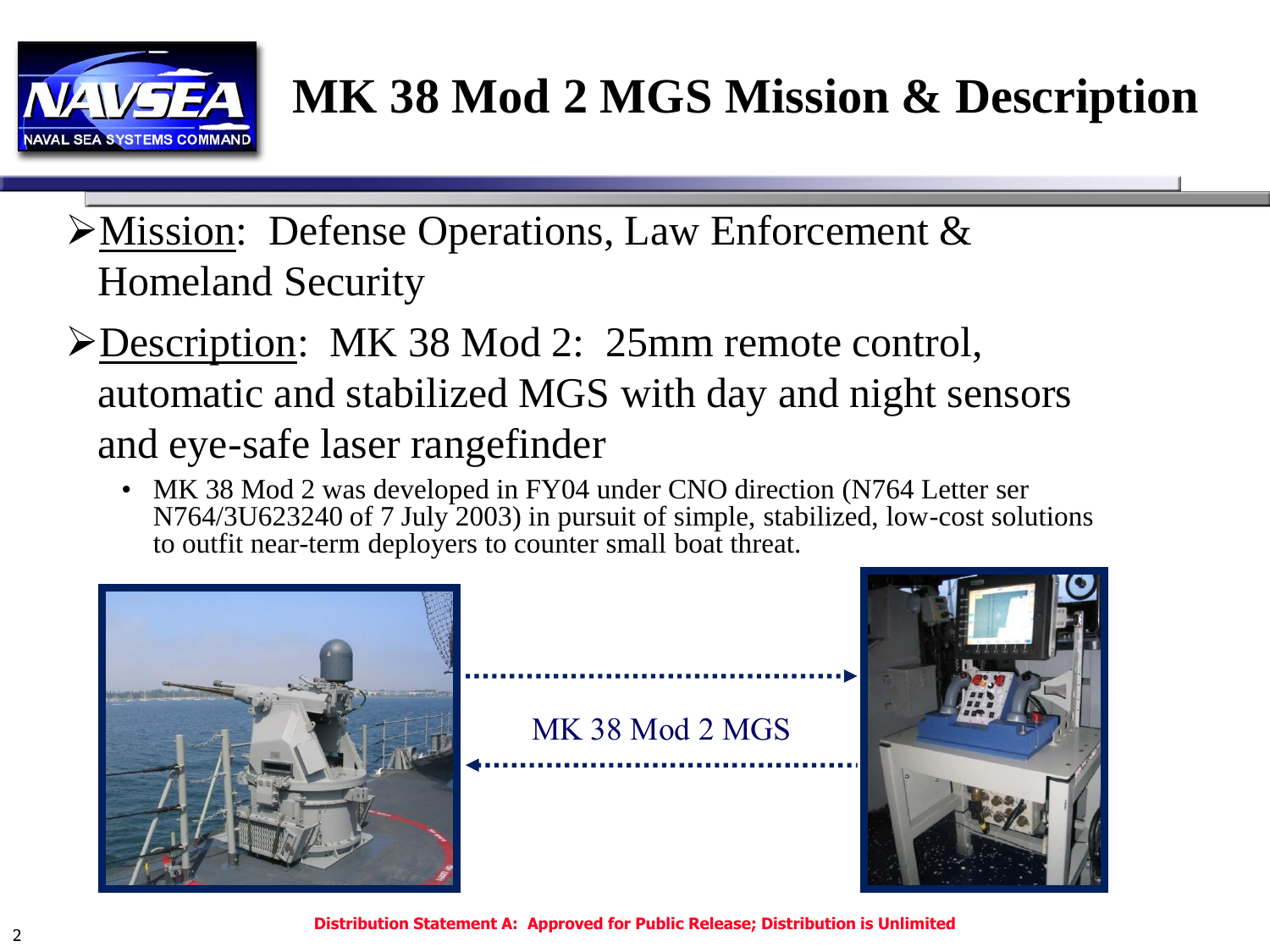

#### **MK 38 Mod 2 MGS Coaxial ORDALT**

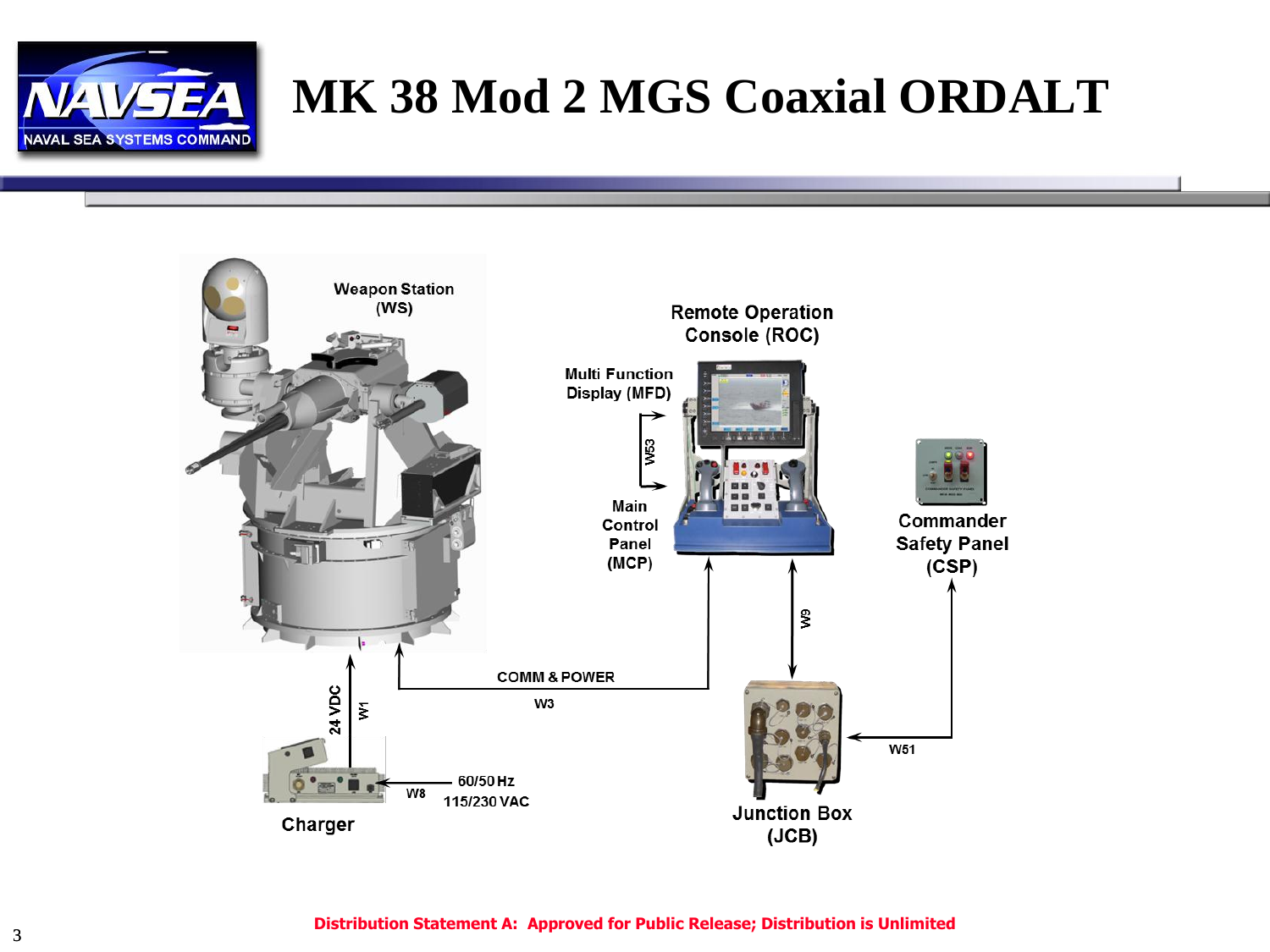

#### **MK 38 Mod 2 MGS Coaxial Gun ORDALT: ATK 7.62mm Chain Gun**

#### **Technical Data: Short Barrel**

- **Caliber 7.62mm x 51mm NATO**
- **Method of Operation Electrically powered**
- 
- **Overall Length 660.4 mm**
- **Barrel Length 580 mm**
- 
- **Height 155 mm**
- **Weight**
	- **Barrel 2.23 kg**
- 
- **Rate of Fire 520 rds/min**
- **Power Requirements 18 - 30 volts DC**
- **Recoil Force (max) 455 kgf**
- **Ejection of Cases Fwd**
- 
- 

• **Feed System Single-belt feed (M13 Links)** • **Width 152 mm Receiver 10.88 kg Total 13.73 kg** • **Cook-off Safety Open bolt design**

• **Firing Safety Mechanical & electrical** 

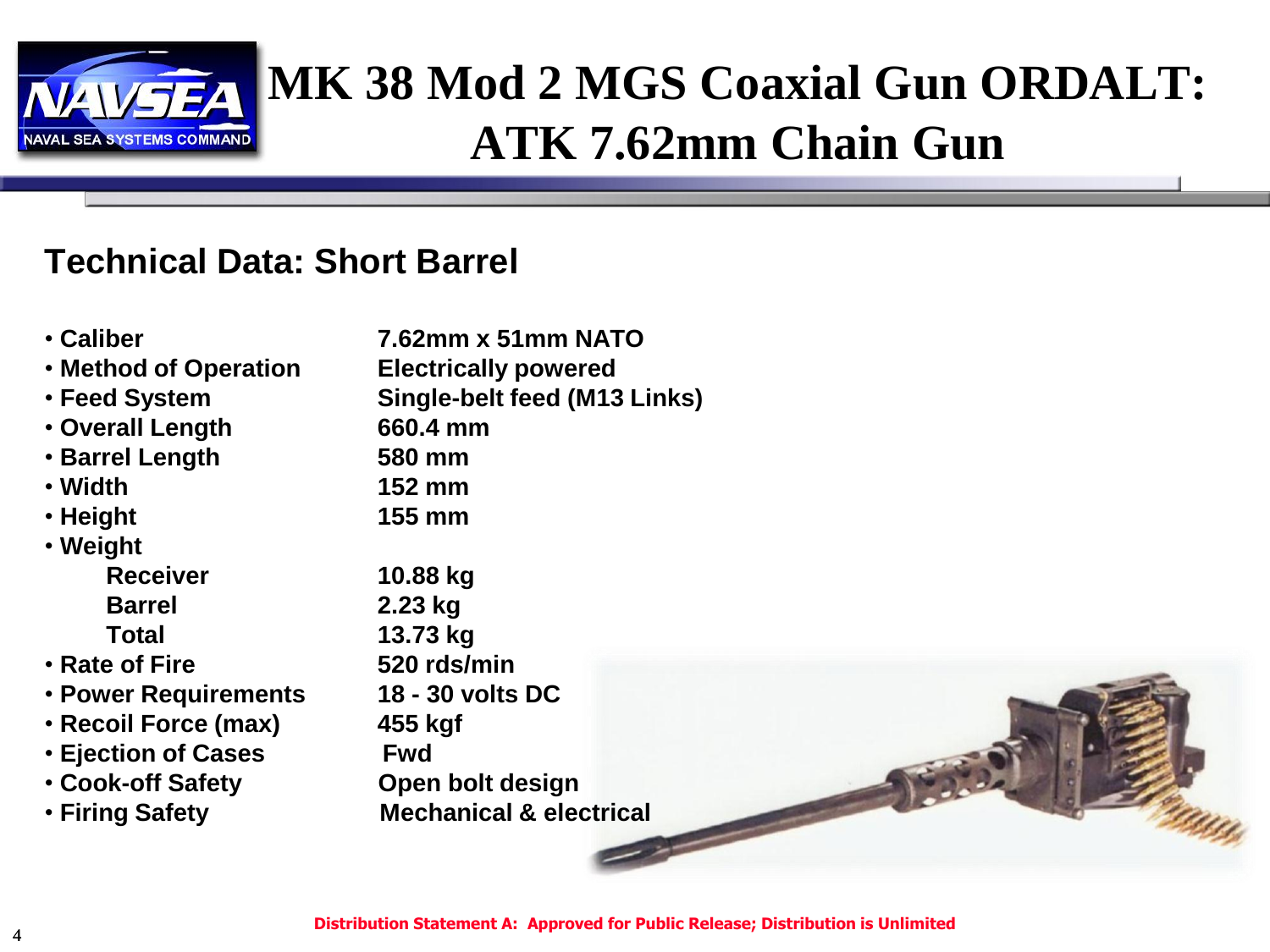

## **MK 38 Mod 2 MGS Coaxial Gun ORDALT Project & Plans**

- In 2011, The US Navy in support of Project Task Force Defense requested that improved surface warfare capability be added to the 25mm MK 38 Mod 2 MGS.
- Naval Surface Warfare Center, Dahlgren Division was tasked by PEO IWS-3C to prepare and conduct qualification testing on a 25mm MK 38 Mod 2 MGS Coaxial 7.62mm Gun ORDALT kit.
- NSWC Crane is supporting the qualification testing and evaluation by providing Chain Gun and small arms support as well as "mid-weight" MIL-S-901 Shipboard Shock Testing.
- NSWC, Indian Head, Picatinny Detachment is the In-Service Engineering Agent (ISEA) for the 25mm MK 38 Mod 2 MGS and will provide ISEA support for the MK 38 Mod 2 MGS Coaxial Gun ORDALT.
	- $\triangleright$  This includes supporting the qualification testing and the At-Sea operational suitability testing and evaluation.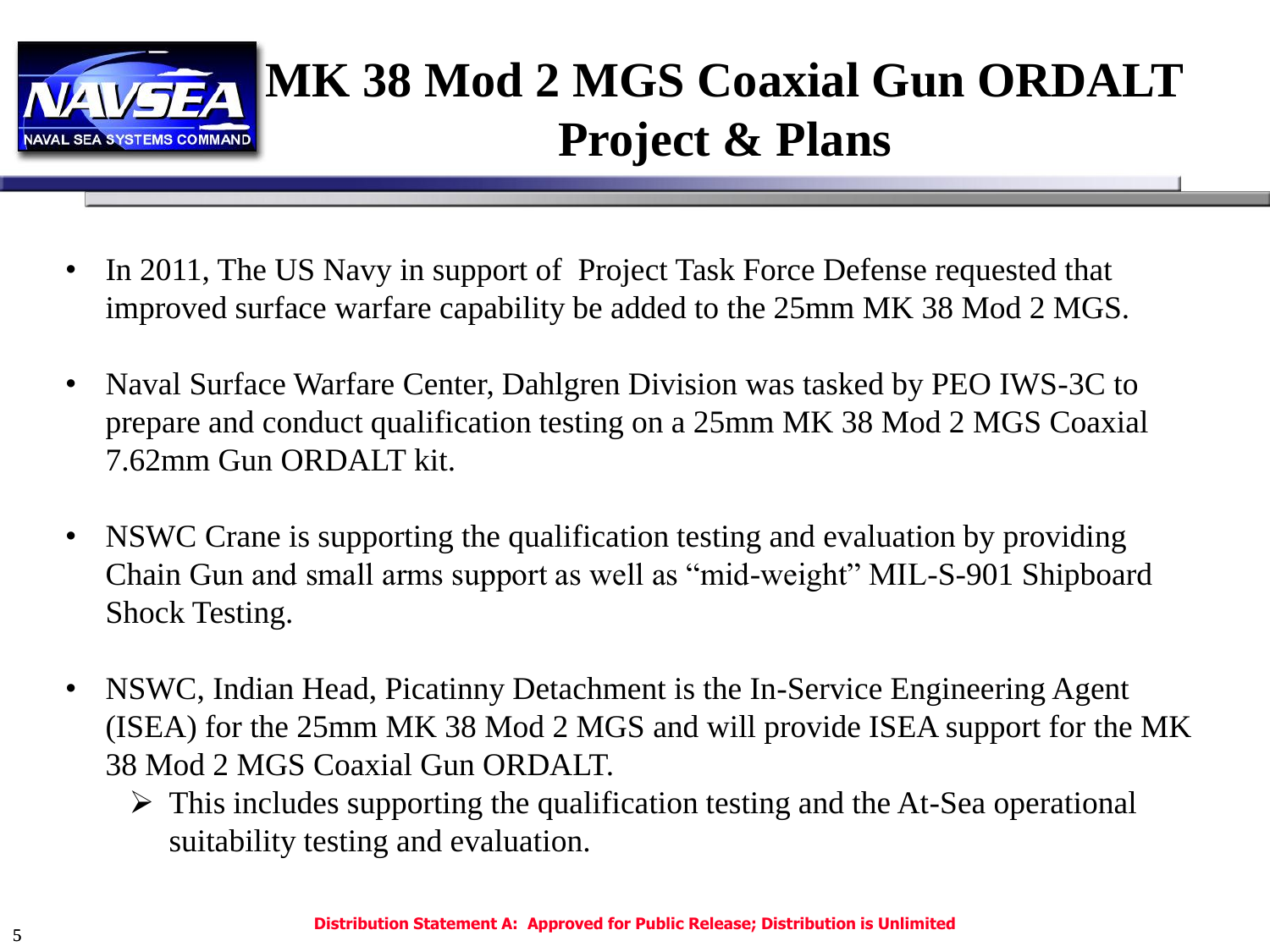

# **MK 38 Mod 2 MGS Coaxial Gun ORDALT Project & Plans**

• The US Navy contracted to develop a coaxial gun kit ORDALT that is integrated to the 25mm MK 38 Mod 2 MGS for US Navy qualification (performance, reliability, and safety) testing in FY14.

 $\triangleright$  The coaxial gun chosen was the accurate and reliable 7.62mm Chain Gun.

- The 7.62mm Chain Gun is designated as the MK 52 Mod 0 by the US Navy. It will be qualified as part of the MK 38 Mod 2 Coaxial Gun ORDALT.
	- $\triangleright$  The 7.62mm Chain Gun has seen extensive service in the UK land forces as a Coaxial Gun in the Challenger main battle tank and the Warrior Infantry Fighting Vehicle (IFV) since the early 1990s.
	- NSWCDD evaluated the 7.62mm Chain Gun in the 1980s in a 100,000-round service suitability test. The gun proved to be very durable, reliable, and accurate.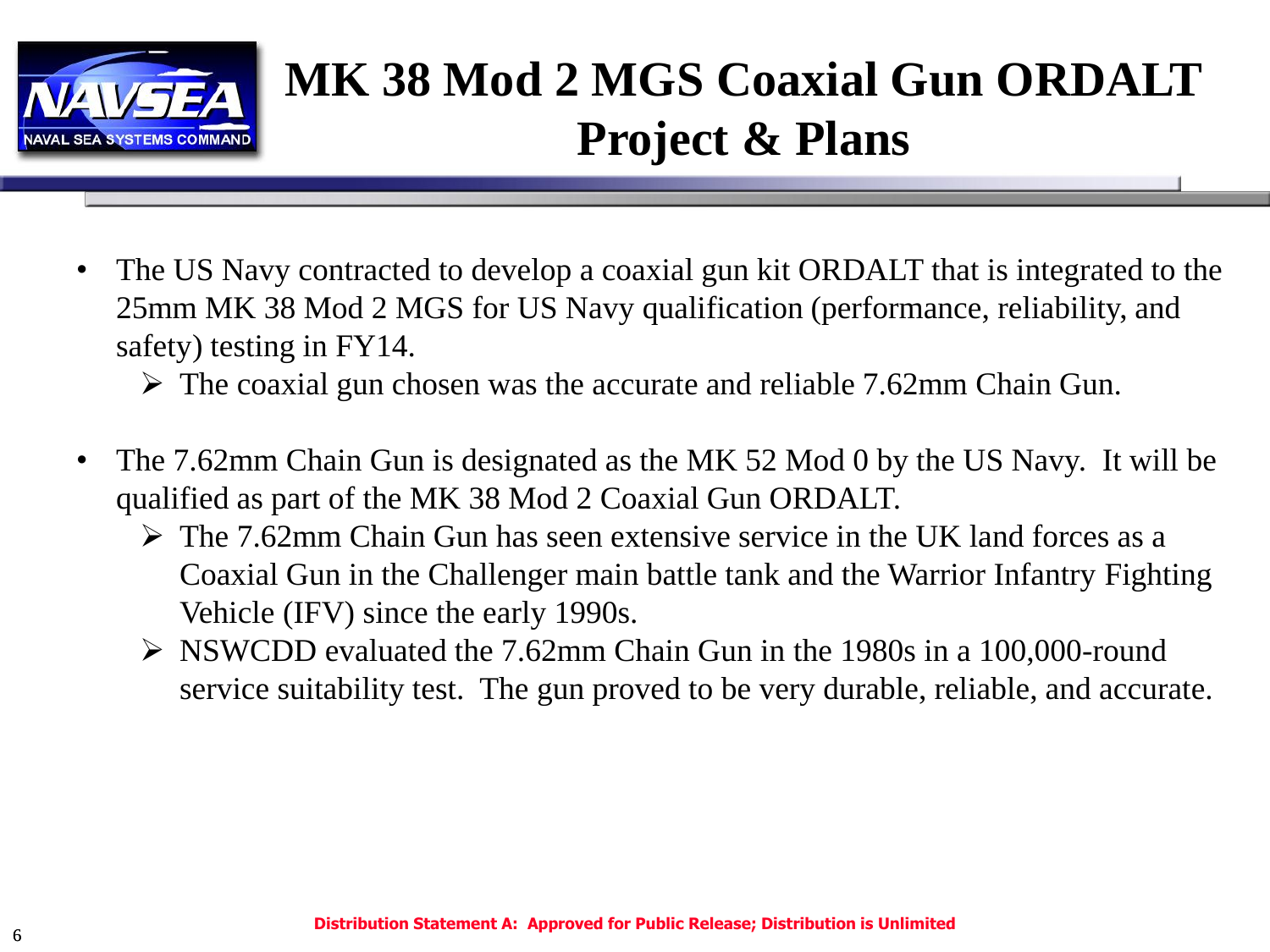

# **MK 38 Mod 2 MGS Coaxial Gun ORDALT Project & Plans**

- NSWCDD will conduct
	- Land-based testing beginning in early September 2014;
	- $\triangleright$  At-Sea testing aboard X-PB-777 at the Naval Air Warfare Center, Chesapeake Bay Test Range beginning in early September 2014;
	- $\triangleright$  Each test site will have a 25mm MK 38 Mod 2 MGS with the coaxial 7.62mm MG ORDALT kit for parallel testing operations.
- During testing, NSWCDD plans to fire over 60,000 rounds of 7.62mm ball ammunition and several hundred rounds of 25mm TP-T ammunition to verify performance, safety, and reliability of the coaxial 7.62mm Gun ORDALT kit.
- The US Navy ISEA for the MK 38 Mod 2 (NSWC, Indian Head, Picatinny Detachment) will oversee a service suitability test that will be conducted aboard a US Navy combatant in the  $2<sup>nd</sup>$  Qtr of FY15 for a 6-month evaluation period.
- Upon completion of all Land Based and At-Sea testing, the US Navy will prepare and submit a Safety Assessment Report to the US Navy Weapon System Explosives Safety Review Board (WSESRB).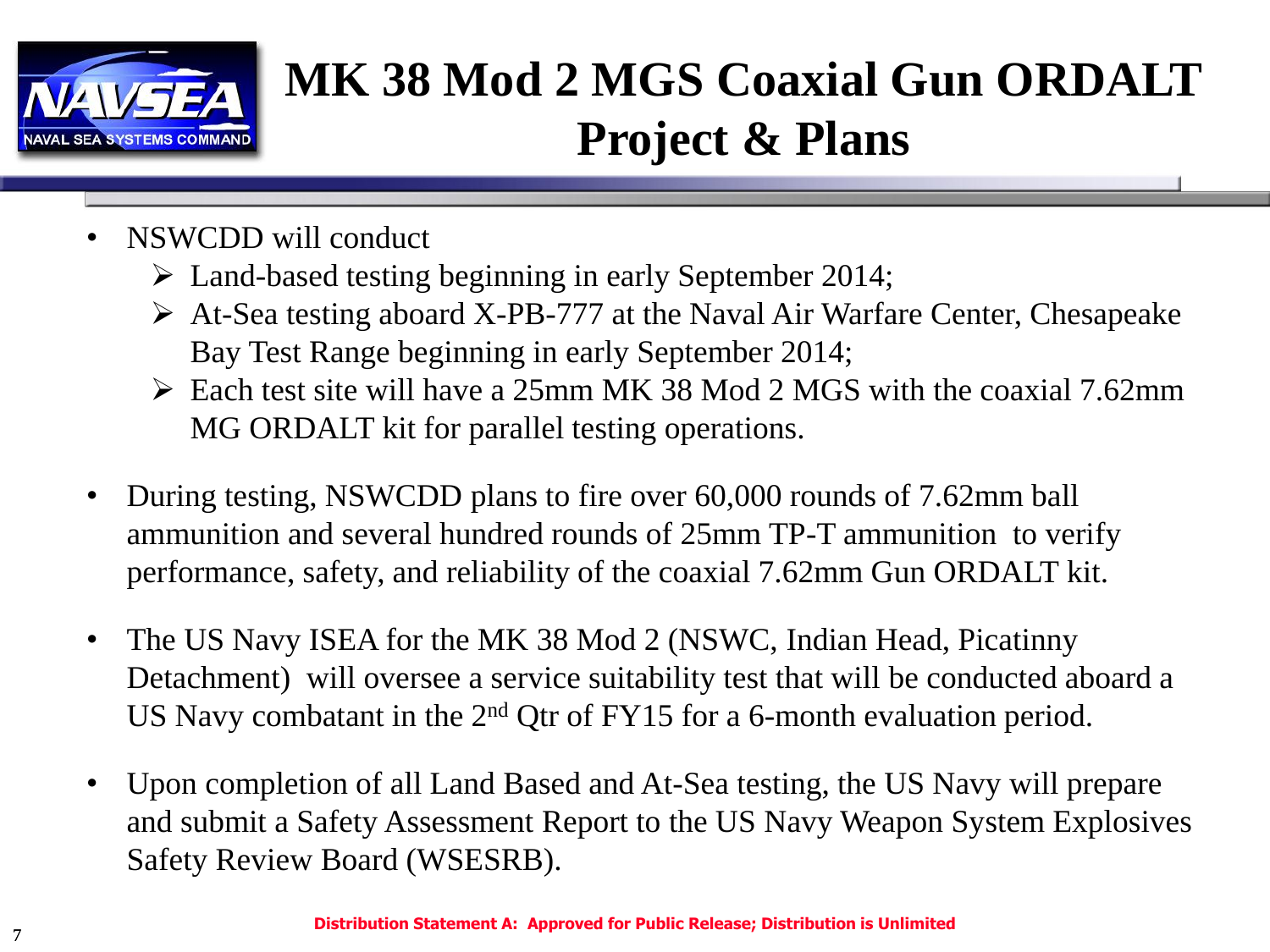

#### **Coaxial Gun ORDALT Qualification Evaluation Matrix (1/5)**

| <b>Test</b><br>No. | <b>Test</b>                     | <b>Description</b>                                                                                                                                                                                   |
|--------------------|---------------------------------|------------------------------------------------------------------------------------------------------------------------------------------------------------------------------------------------------|
| $GT-1$             | <b>Train Power Drive</b>        | Check train power drive control accuracy.<br>Determine maximum velocities and acceleration in train.<br>Check consequences of a power failure.<br>Check functionality of stops and lock pin.         |
| $GT-2$             | <b>Elevation Power</b><br>Drive | Check elevation power drive control accuracy.<br>Determine maximum velocities and acceleration in elevation.<br>Check consequences of a power failure.<br>Check functionality of stops and lock pin. |
| $GT-3$             | <b>Ammo Loading</b>             | Evaluate the performance and safety of the ammunition-handling<br>system.                                                                                                                            |
| $GT-4$             | Electrical<br>Compatibility     | Determine the power requirements of the mount in various modes<br>of operation.<br>Verify that the system meets shipboard power compatibility<br>requirements.                                       |

Red text indicates a safety-critical test.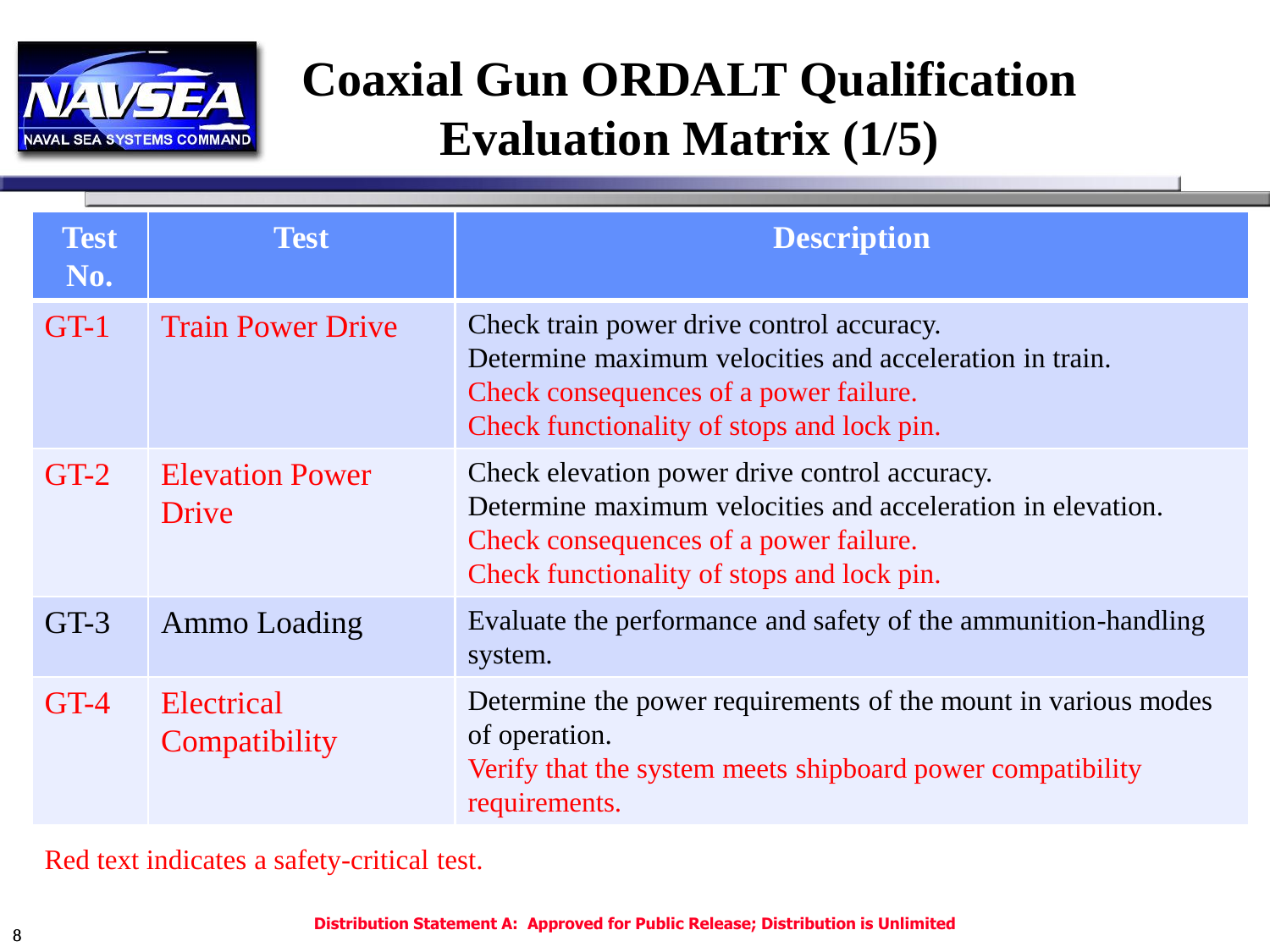

#### **Coaxial Gun ORDALT Qualification Evaluation Matrix (2/5)**

| <b>Test No.</b> | <b>Test</b>                      | <b>Description</b>                                                                                                                                                                              |
|-----------------|----------------------------------|-------------------------------------------------------------------------------------------------------------------------------------------------------------------------------------------------|
| $GT-5$          | <b>Remote Safe and</b><br>Arm    | Verify that all safe and arm switches function properly.                                                                                                                                        |
| $GT-6$          | <b>System Safety</b><br>Analysis | Verify proper operation of all system safety features.<br>Evaluate and assess the safety of operational procedures and<br>system design.                                                        |
| $GT-7$          | <b>Wave Loading</b><br>Analysis  | Verify that equipment can withstand stresses caused by wave<br>loading.                                                                                                                         |
| $GT-8$          | Maintenance and<br>Manning       | Evaluate the adequacy of draft MRC procedures.<br>Evaluate manning requirements.                                                                                                                |
| $GT-9$          | Stabilization                    | Demonstrate that the system maintains a stable LOS and LOB<br>under simulated operational sea-state conditions.<br>Demonstrate that the system survives simulated high sea-state<br>conditions. |

Red text indicates a safety-critical test.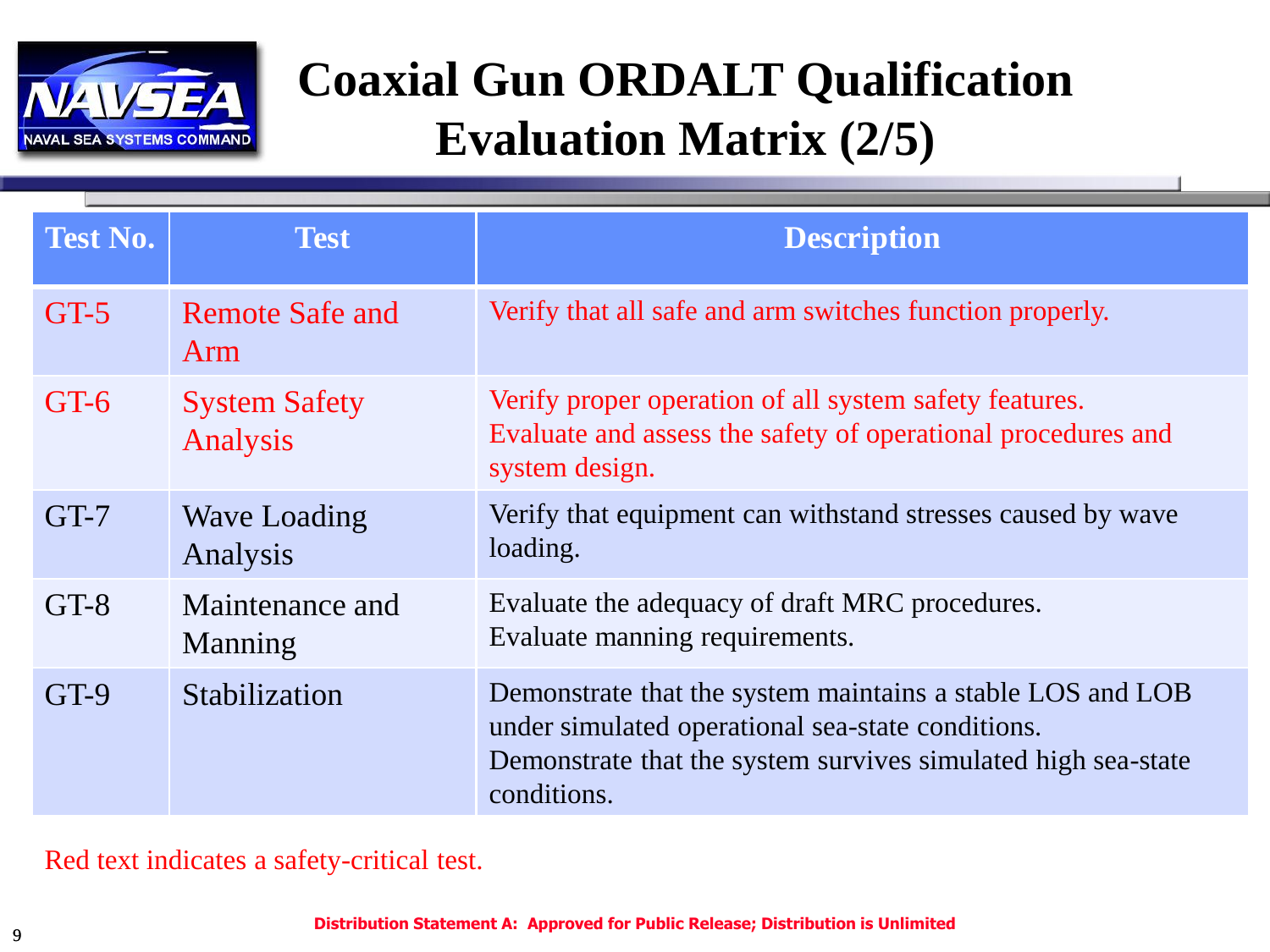

## **Coaxial ORDALT Qualification Evaluation Matrix (3/5)**

| <b>Test No.</b> | <b>Test</b>                               | <b>Description</b>                                                                                                                   |
|-----------------|-------------------------------------------|--------------------------------------------------------------------------------------------------------------------------------------|
| $GT-10$         | Electromagnetic<br>Vulnerability          | Evaluate the performance of the system in an electromagnetic<br>environment.<br>Measure the electromagnetic emissions of the system. |
| <b>GT-11</b>    | Dispersion and<br><b>Accuracy Firings</b> | Measure the accuracy of the system.<br>Evaluate the performance of the laser rangefinder                                             |
| $GT-12$         | <b>Shipboard Vibration</b>                | Verify that shipboard vibration does not degrade the performance<br>of the system.                                                   |
| $GT-13$         | <b>Shipboard Shock</b>                    | Verify that the system can meet Grade B shock requirements.                                                                          |
| $GT-14$         | <b>Storage Temperature</b>                | Verify that the system functions properly following exposure to<br>expected life-cycle storage temperatures.                         |
| $GT-15$         | Operating<br>Temperature                  | Verify that the system functions properly during exposure to<br>expected life-cycle operating temperatures.                          |

Red text indicates a safety-critical test.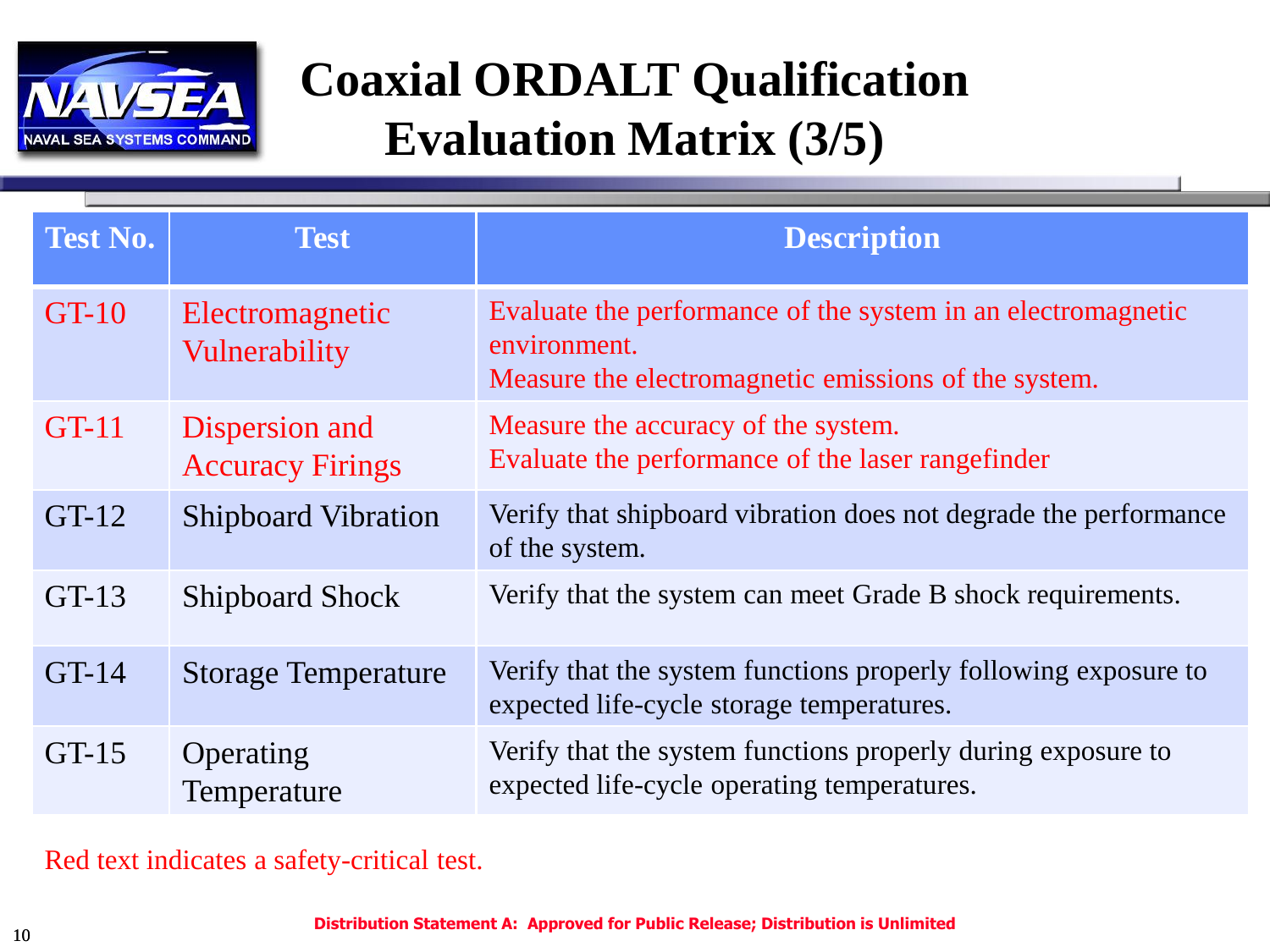

## **Coaxial ORDALT Qualification Evaluation Matrix (4/5)**

| <b>Test No.</b> | <b>Test</b>                             | <b>Description</b>                                                                                                       |
|-----------------|-----------------------------------------|--------------------------------------------------------------------------------------------------------------------------|
| $GT-16$         | Humidity                                | Verify that the system functions properly after exposure to<br>humidity.                                                 |
| $GT-17$         | <b>Water Intrusion</b>                  | Verify that the system functions properly after exposure to<br>simulated rain and blowing rain.                          |
| $GT-18$         | <b>Salt Fog</b>                         | Verify that the system functions properly after exposure to a salt<br>fog environment.                                   |
| $GT-19$         | <b>Sand and Dust</b>                    | Verify that the system functions properly after exposure to<br>blowing sand and dust.                                    |
| $GT-20$         | <b>Solar Radiation</b>                  | Verify that the system functions properly after exposure to solar<br>radiation.                                          |
| $GT-21$         | Reliability and<br><b>Tactical Life</b> | Evaluate the number of rounds fired between system component<br>failures. Evaluate the useful life of system components. |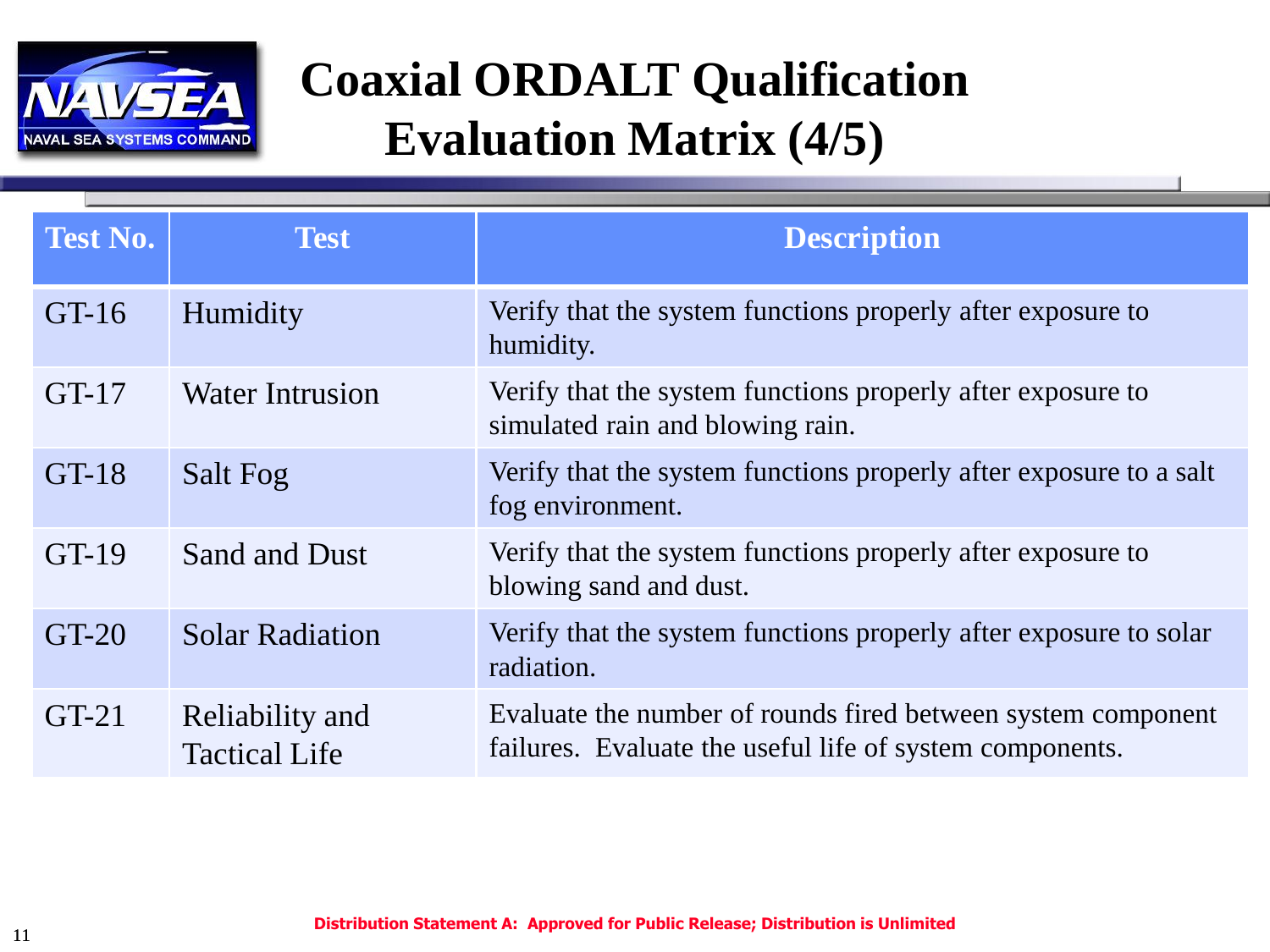

## **Coaxial ORDALT Qualification Evaluation Matrix (5/5)**

| <b>Test No.</b> | <b>Test</b>                      | <b>Description</b>                                                                                                                                                                                                                                                                                                                                                                                                                                             |
|-----------------|----------------------------------|----------------------------------------------------------------------------------------------------------------------------------------------------------------------------------------------------------------------------------------------------------------------------------------------------------------------------------------------------------------------------------------------------------------------------------------------------------------|
| $GT-22$         | At-Sea Test Aboard<br>$X-PB-777$ | Testing will check performance, safety, and operational<br>suitability of the Coaxial Gun ORDALT Kit aboard an x-US<br>Navy 65-foot patrol boat. Specific tests are to include the<br>following: Check the functionality of cut outs. Evaluate the<br>offset tracking feature, fire correction procedure, manual track<br>mode, and warning shot capability. Evaluate the performance of<br>the system in auto track mode using auto lasing to engage targets. |

- Upon completion of the land-based and at-sea testing, the US Navy will request concurrence from WSESRB to deploy two MK 38 Mod 2 MGSs with the 7.62mm Coaxial Gun ORDALT Kits aboard a US Navy combatant for a 6-month in-service operational evaluation to be conducted by NSWC, Indian Head, Picatinny Detachment.
- Upon completion of all testing and evaluations, the US Navy will compile all performance, safety, reliability, and operational suitability data, analysis, and reports into official technical publications and a Safety Assessment Report for presentation to the WSESRB for Final Operational Capability (FOC) concurrence in October 2015.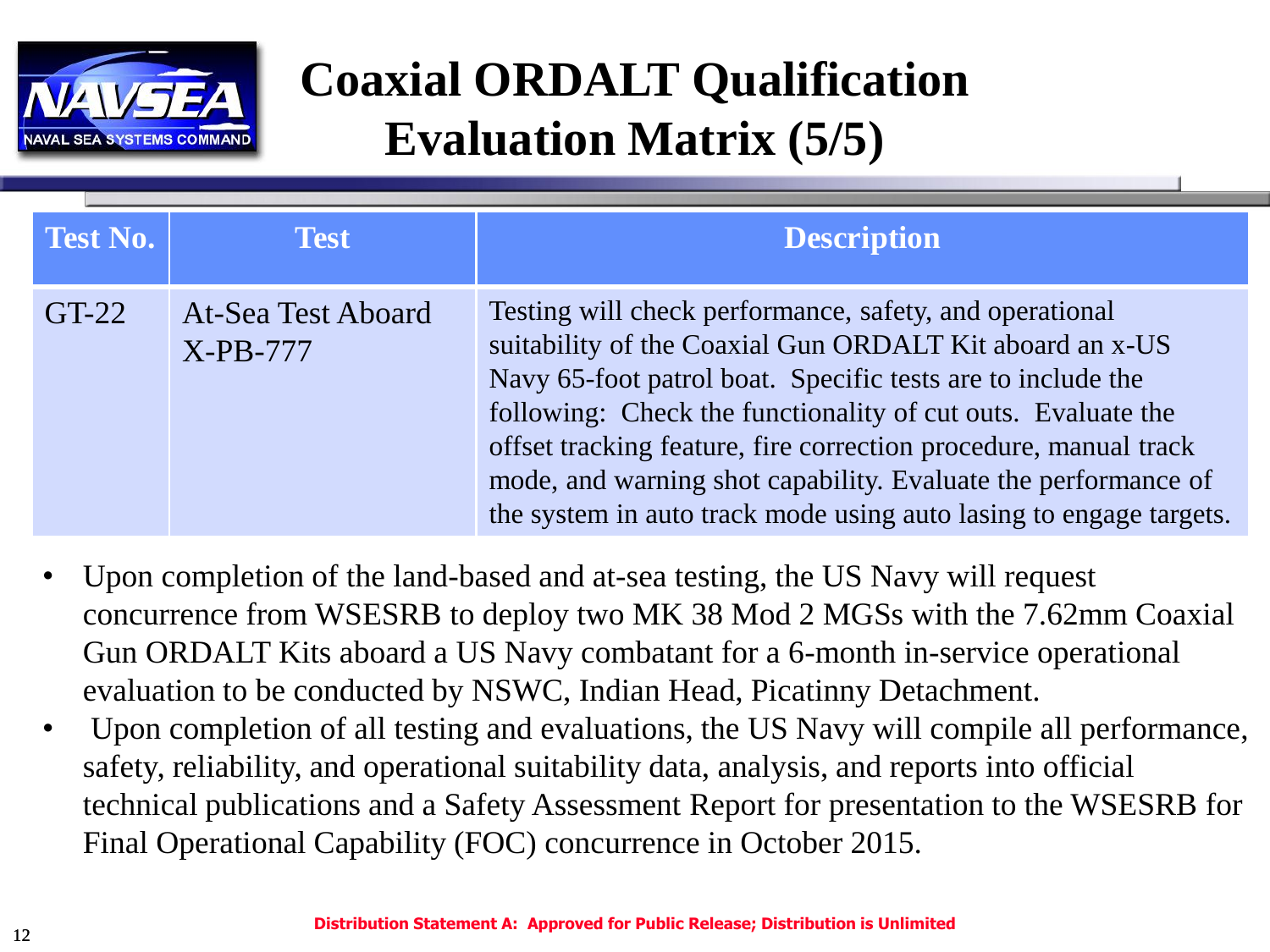

## **MK 38 Mod 2 MGS Coaxial Gun ORDALT Summary**

- The 25mm MK 38 Mod 2 with 7.62mm Coaxial Gun ORDALT will provide closein surface warfare capability for USN combatants using the MK 38 Mod 2 MGS.
	- $\triangleright$  The 7.62mm Coaxial Gun ORDALT will eventually be fitted to all MK 38 Mod 2 MGSs in the USN upon successful completion of all analysis and performance, safety, and reliability testing.
- The USN qualification testing will validate that the 7.62mm Coaxial Gun ORDALT provides improved surface warfare performance in a safe and reliable manner that is operationally suitable for use in the US Navy.
- The 25mm MK 38 Mod 2 Coaxial Gun ORDALT will complete testing and evaluation in FY15 and be reviewed by the US Navy WSESRB for FOC concurrence in October 2015.